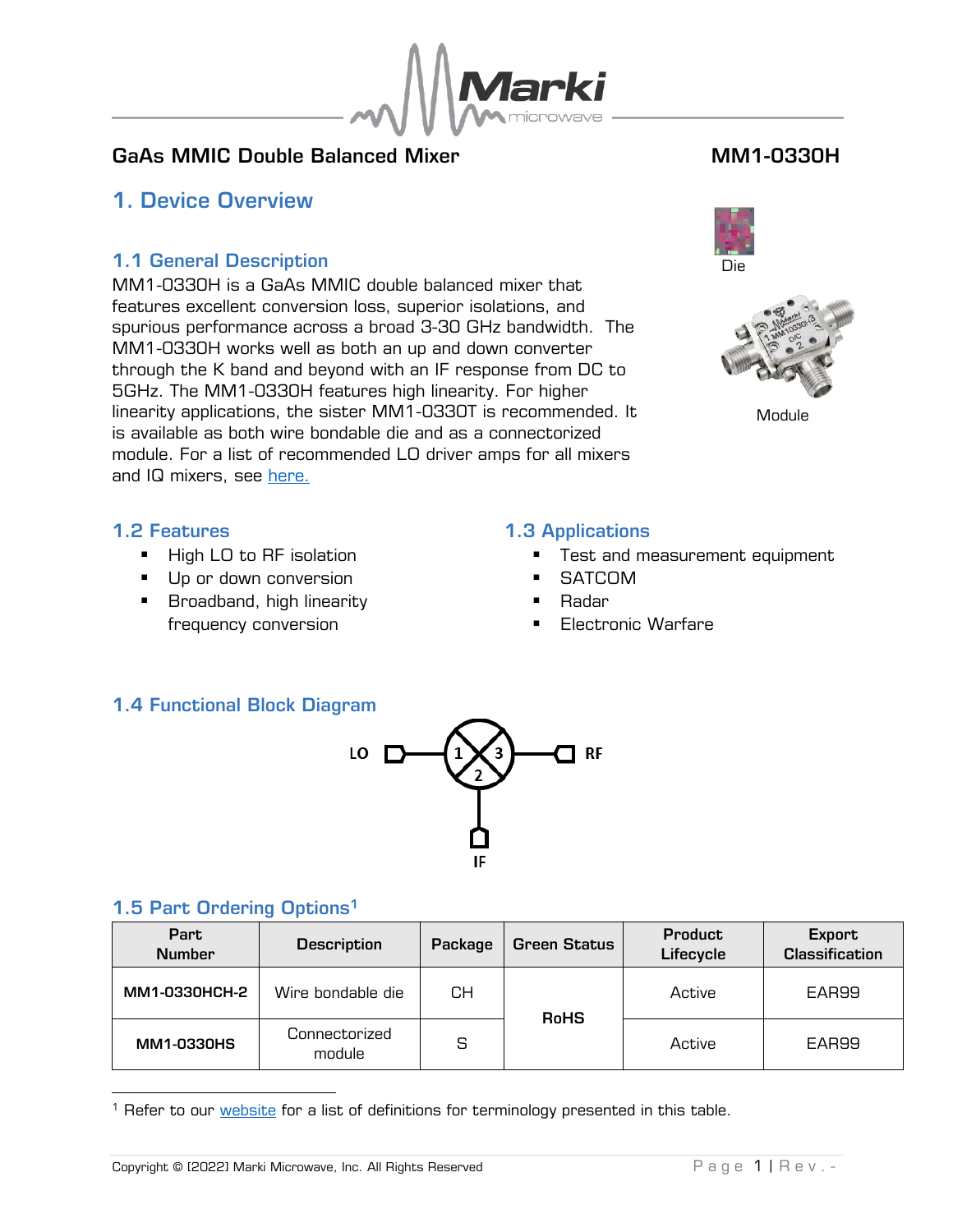

# Table of Contents

|    | 1.1 General Description 1               |  |
|----|-----------------------------------------|--|
|    |                                         |  |
|    |                                         |  |
|    | 1.4 Functional Block Diagram  1         |  |
|    |                                         |  |
|    | 2. Port Configurations and Functions  3 |  |
|    |                                         |  |
|    |                                         |  |
| З. |                                         |  |
|    | 3.1 Absolute Maximum Ratings 4          |  |
|    | 3.2 Package Information  4              |  |
|    | 3.3 Recommended Operating Conditions. 4 |  |
|    | 3.4 Sequencing Requirements  4          |  |
|    | 3.5 Electrical Specifications  5        |  |
|    |                                         |  |

|    | 3.6 Typical Performance Plots  6                            |
|----|-------------------------------------------------------------|
|    | 3.6.1 Typical Performance Plots: IP3  8                     |
|    | 3.6.2 Typical Performance Plots: LO<br>Harmonic Isolation 9 |
|    | 3.6.3 Typical Spurious Performance:<br>Down-Conversion  10  |
|    | 3.6.4 Typical Spurious Performance: Up-                     |
| 4. | Die Mounting Recommendations  11                            |
|    | 4.1 Mounting and Bonding<br>Recommendations  11             |
|    | 4.2 Handling Precautions  11                                |
|    | 4.3 Bonding Diagram  12                                     |
| 5. | Mechanical Data 13                                          |
|    | 5.1 CH Package Outline Drawing  13                          |
|    | 5.2 S Package Outline Drawing 13                            |
|    |                                                             |

### Revision History

| <b>Revision Code</b>     | <b>Revision Date</b> | Lomment                   |
|--------------------------|----------------------|---------------------------|
| $\overline{\phantom{a}}$ | פכחכ<br>⊣√lav ⊺      | Datasheet Initial Release |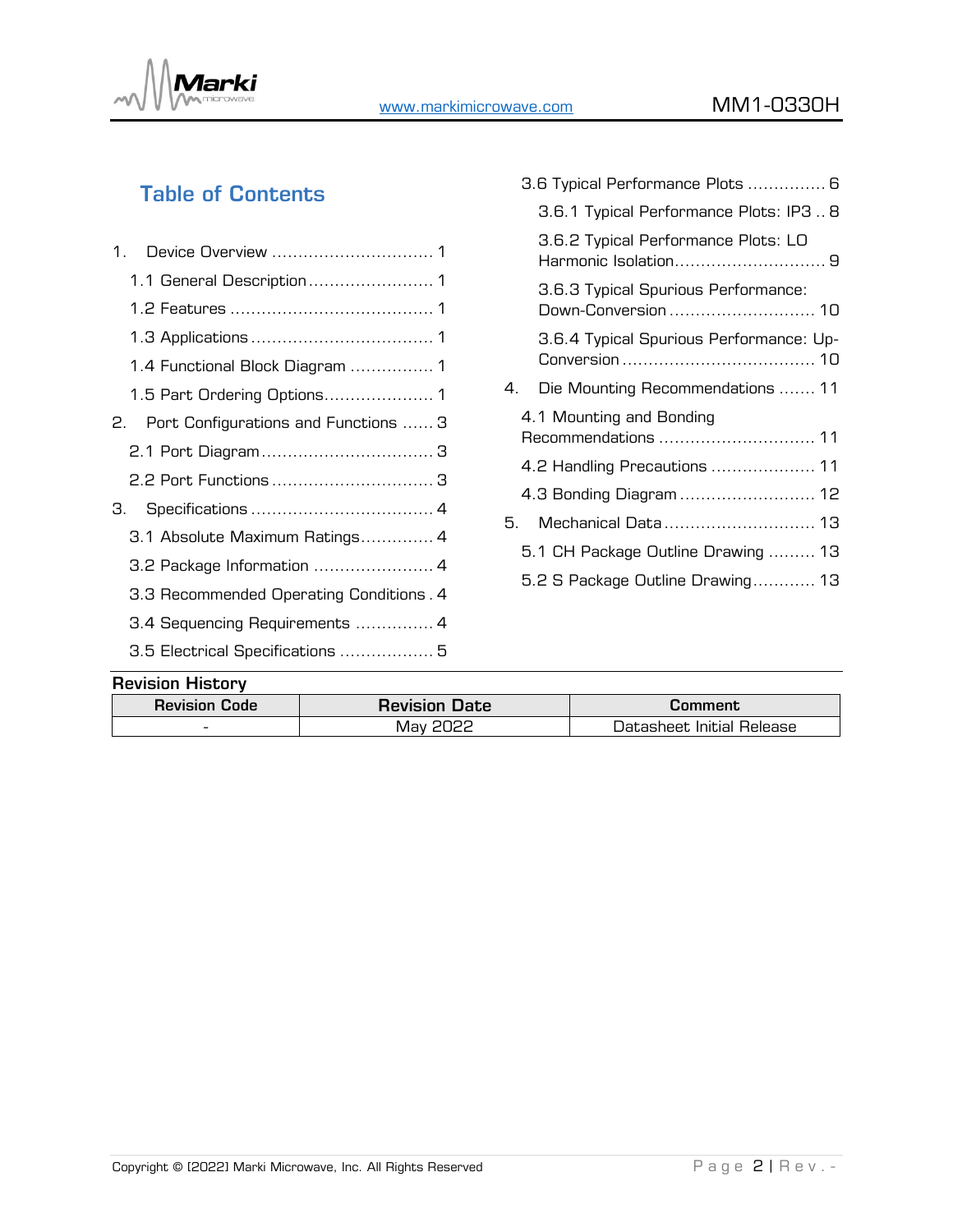

# <span id="page-2-0"></span>2. Port Configurations and Functions

### <span id="page-2-1"></span>2.1 Port Diagram

A top-down view of the MM1-0330H's CH package outline drawing is shown below. The MM1-0330H has the input and output ports given in Port Functions. The MM1-0330H can be used in either an up or down conversion. For configuration A, input the LO into port 1, use port 3 for the RF, and port 2 for the IF. For configuration B, input the LO into port 3, use port 1 for the RF, and port 2 for the IF.



### <span id="page-2-2"></span>2.2 Port Functions

| <b>Port</b> | <b>Function</b>                                           | <b>Description</b>                                                                                                                                                   | <b>Equivalent Circuit</b><br>for Package |
|-------------|-----------------------------------------------------------|----------------------------------------------------------------------------------------------------------------------------------------------------------------------|------------------------------------------|
| Port 1      | LO<br>(Configuration A)<br><b>RF</b><br>(Configuration B) | Port 1 is DC short for the CH and S<br>packages.                                                                                                                     |                                          |
| Port 2      | IF                                                        | Port 2 is diode connected for the CH<br>and S package.                                                                                                               |                                          |
| Port 3      | RF.<br>(Configuration A)<br>ח ו<br>(Configuration B)      | Port 3 is DC short for the CH and S<br>packages.                                                                                                                     | Р3                                       |
| <b>GND</b>  | Ground                                                    | CH package ground path is provided<br>through the substrate and ground bond<br>pads. S package ground provided<br>through metal housing and outer coax<br>conductor. | <b>GND</b>                               |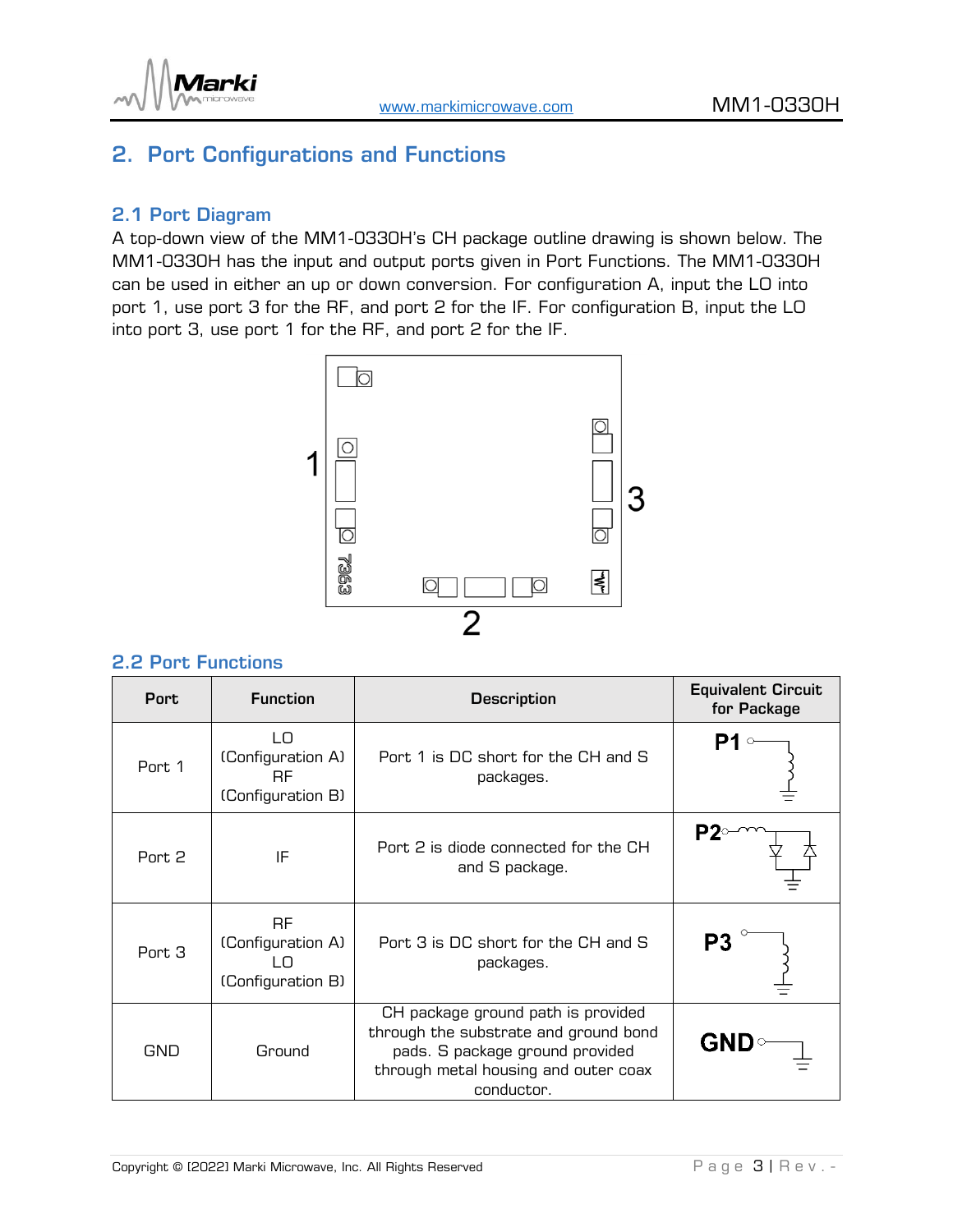

# <span id="page-3-0"></span>3. Specifications

### <span id="page-3-1"></span>3.1 Absolute Maximum Ratings

The Absolute Maximum Ratings indicate limits beyond which damage may occur to the device. If these limits are exceeded, the device may be inoperable or have a reduced lifetime.

| <b>Parameter</b>             | <b>Maximum Rating</b> | <b>Units</b> |
|------------------------------|-----------------------|--------------|
| Port 1 DC Current            | 30                    | mA           |
| Port 2 DC Current            | 30                    | mA           |
| Port 3 DC Current            | 30                    | mA           |
| Power Handling, at any Port  | $+33$                 | dBm          |
| <b>Operating Temperature</b> | $-55$ to $+100$       | °C           |
| Storage Temperature          | $-65$ to $+125$       | °C           |

### <span id="page-3-2"></span>3.2 Package Information

| <b>Parameter</b> | <b>Details</b>                                       | Rating |
|------------------|------------------------------------------------------|--------|
| ESD              | Human Body Model (HBM), per MIL-STD-750, Method 1020 | 1Α     |
| Weight           | S Package                                            | 12g    |

## <span id="page-3-3"></span>3.3 Recommended Operating Conditions

The Recommended Operating Conditions indicate the limits, inside which the device should be operated, to guarantee the performance given in Electrical Specifications Operating outside these limits may not necessarily cause damage to the device, but the performance may degrade outside the limits of the electrical specifications. For limits, above which damage may occur, see Absolute Maximum Ratings.

|                             | Min   | Nominal | <b>Max</b> | <b>Units</b> |
|-----------------------------|-------|---------|------------|--------------|
| $T_A$ , Ambient Temperature | -55   | +25     | $+100$     | °C           |
| LO Input Power              | $+15$ | $+19$   | $+23$      | dBm          |

## <span id="page-3-4"></span>3.4 Sequencing Requirements

There is no requirement to apply power to the ports in a specific order. However, it is recommended to provide a 50 $\Omega$  termination to each port before applying power. This is a passive diode mixer that requires no DC bias.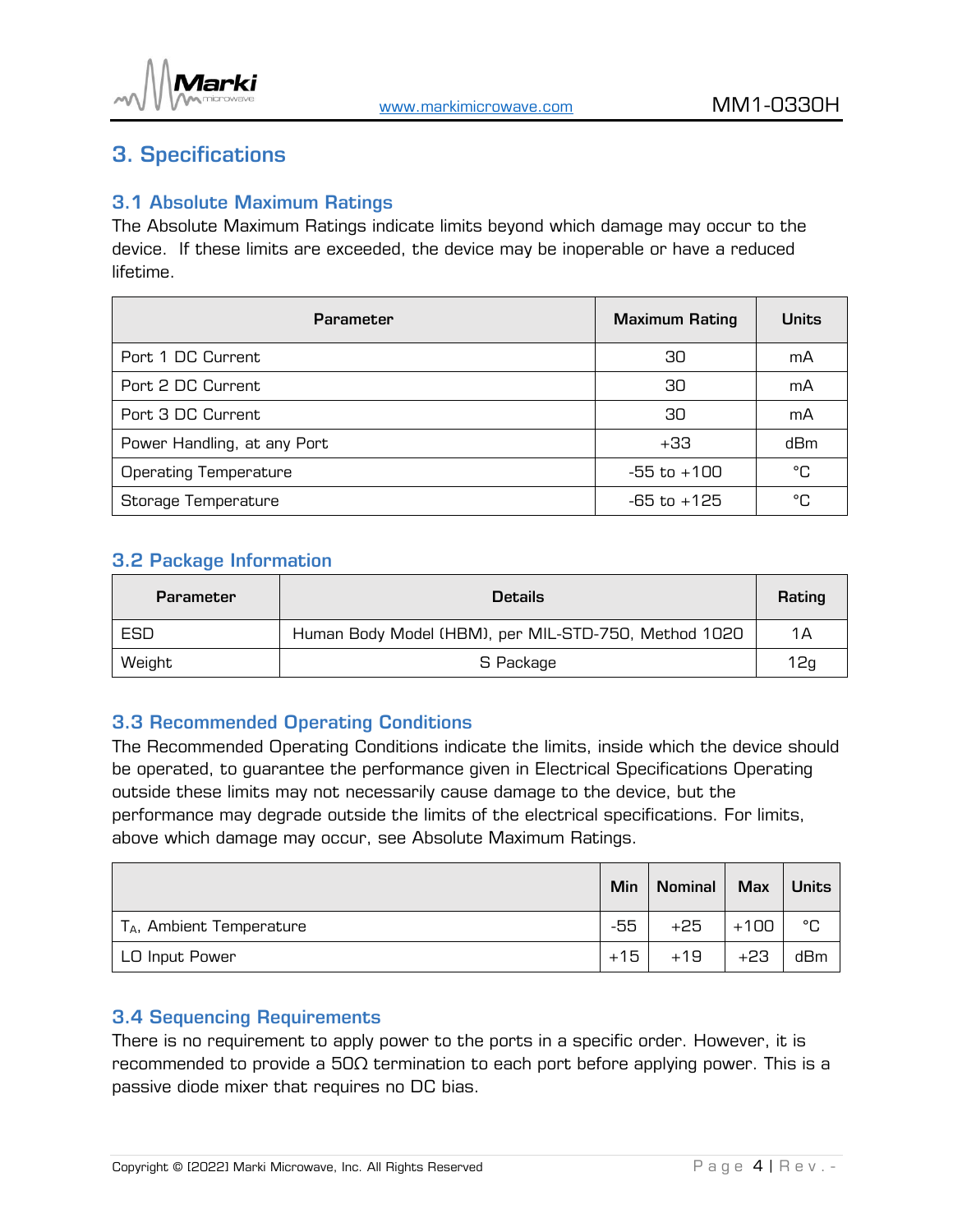

### <span id="page-4-0"></span>3.5 Electrical Specifications

The electrical specifications apply at  $T_A$ =+25°C in a 50 $\Omega$  system. Typical data shown is for the connectorized S package mixer used in the forward direction with a +19 dBm sine wave input. Specifications shown for configuration A (B).

Min and Max limits apply only to our connectorized units and are guaranteed at  $T_{A}=+25^{\circ}C$ . All bare die are 100% DC tested and visually inspected.

|                                             | <b>Parameter</b> | <b>Test Conditions</b>                   | Min | <b>Typical</b>        | <b>Max</b> | <b>Units</b> |
|---------------------------------------------|------------------|------------------------------------------|-----|-----------------------|------------|--------------|
| RF (Port 3) Frequency Range                 |                  |                                          | З   |                       | 30         |              |
| LO (Port 1) Frequency Range                 |                  |                                          | З   |                       | 30         | <b>GHz</b>   |
| I (Port 2) Frequency Range                  |                  |                                          | 0   |                       | 5          |              |
|                                             |                  | $RF/LO = 3 - 30 GHz$<br>$=$ DC - 0.2 GHz |     | $\overline{7}$<br>(9) | 12<br>(16) | dВ           |
| Conversion Loss (CL) <sup>2</sup>           |                  | $RF/LO = 3 - 30 GHz$<br>l = 0.2 – 5 GHz  |     | 8<br>(10)             |            |              |
| Noise Figure (NF) <sup>3</sup>              |                  | $RF/LO = 3 - 30 GHz$<br>$=$ DC - 0.2 GHz |     | 7<br>(9)              |            | dВ           |
|                                             | LO to RF         | $RF/LO = 3 - 30 GHz$                     |     | 48<br>(49)            |            |              |
| <b>Isolation</b>                            | $LO$ to $IF$     | $IF/LO = 3 - 30 GHz$                     |     | 39<br>(34)            |            | dВ           |
|                                             | RF to IF         | $RF/IF = 3 - 30 GHz$                     |     | 35<br>(39)            |            |              |
| Input IP3 (IIP3)                            |                  | $RF/LO = 3 - 30 GHz$<br>$=$ DC - 0.2 GHz |     | $+21$<br>$(+23)$      |            | dBm          |
| Input 1 dB Gain Compression<br>Point (P1dB) |                  |                                          |     | $+12$<br>$(+13)$      |            | dBm          |

<sup>2</sup> Measured as a down converter to a fixed 91MHz IF.

<sup>&</sup>lt;sup>3</sup> Mixer Noise Figure typically measures within 0.5 dB of conversion loss for IF frequencies greater than 5 MHz.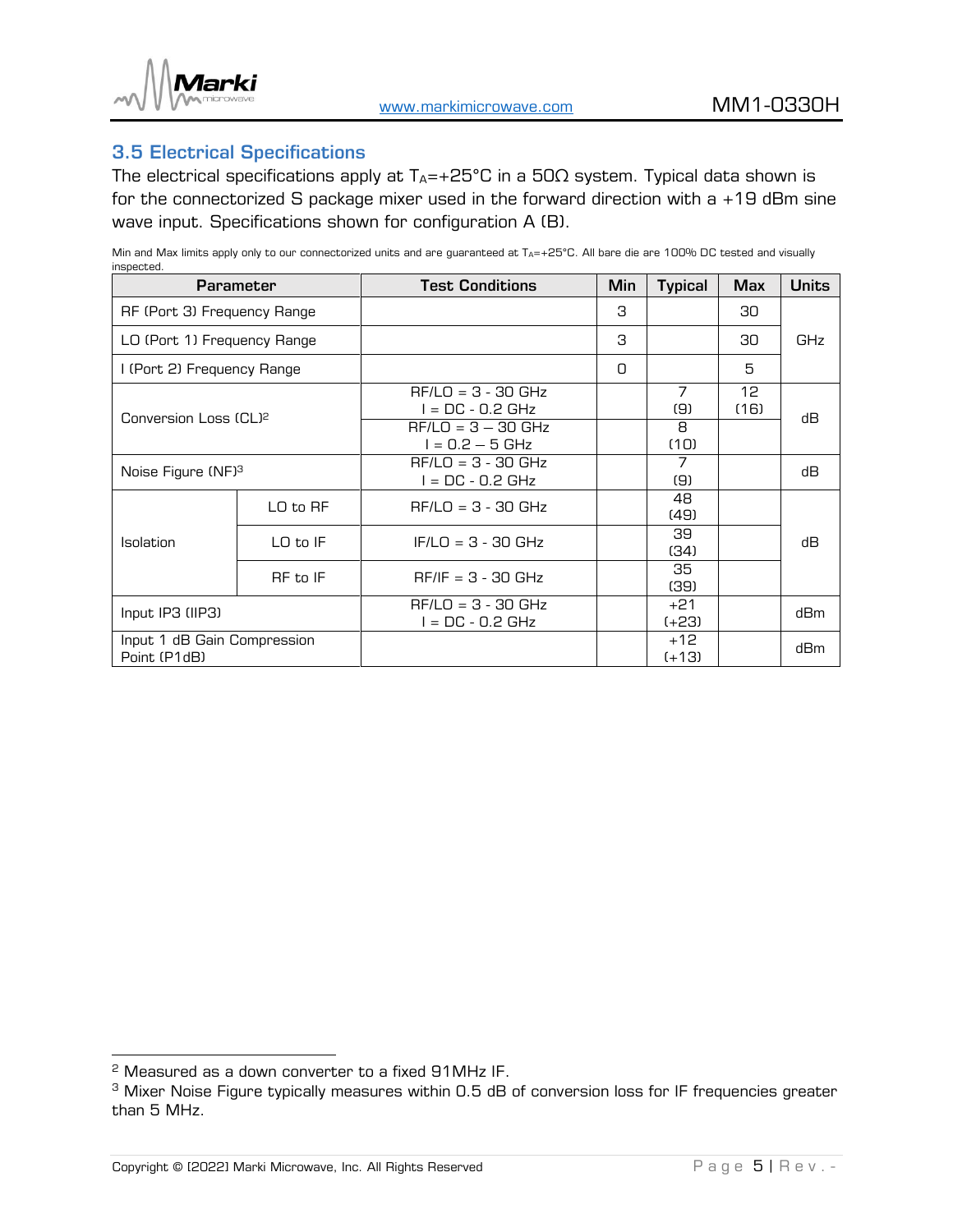

## <span id="page-5-0"></span>3.6 Typical Performance Plots

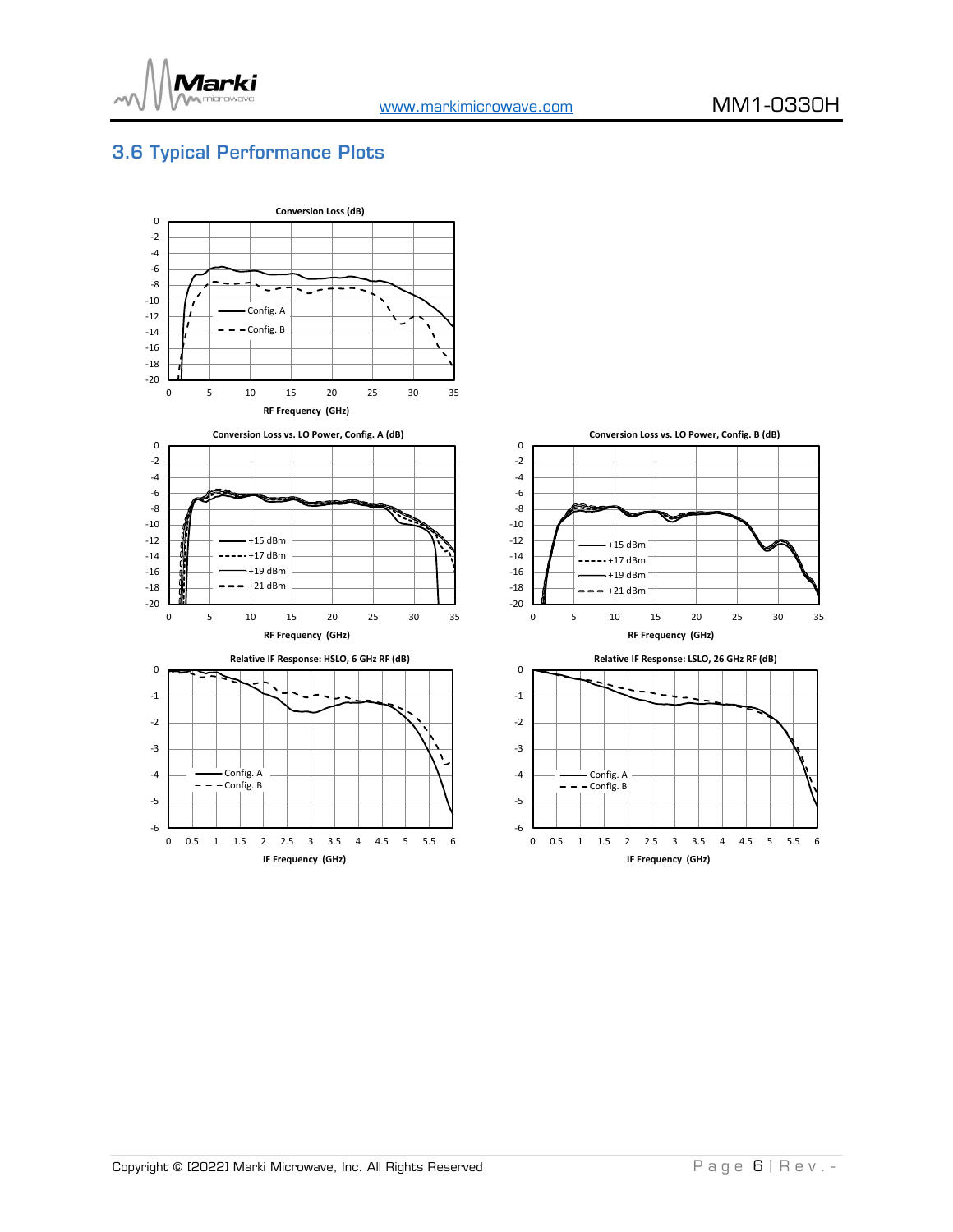







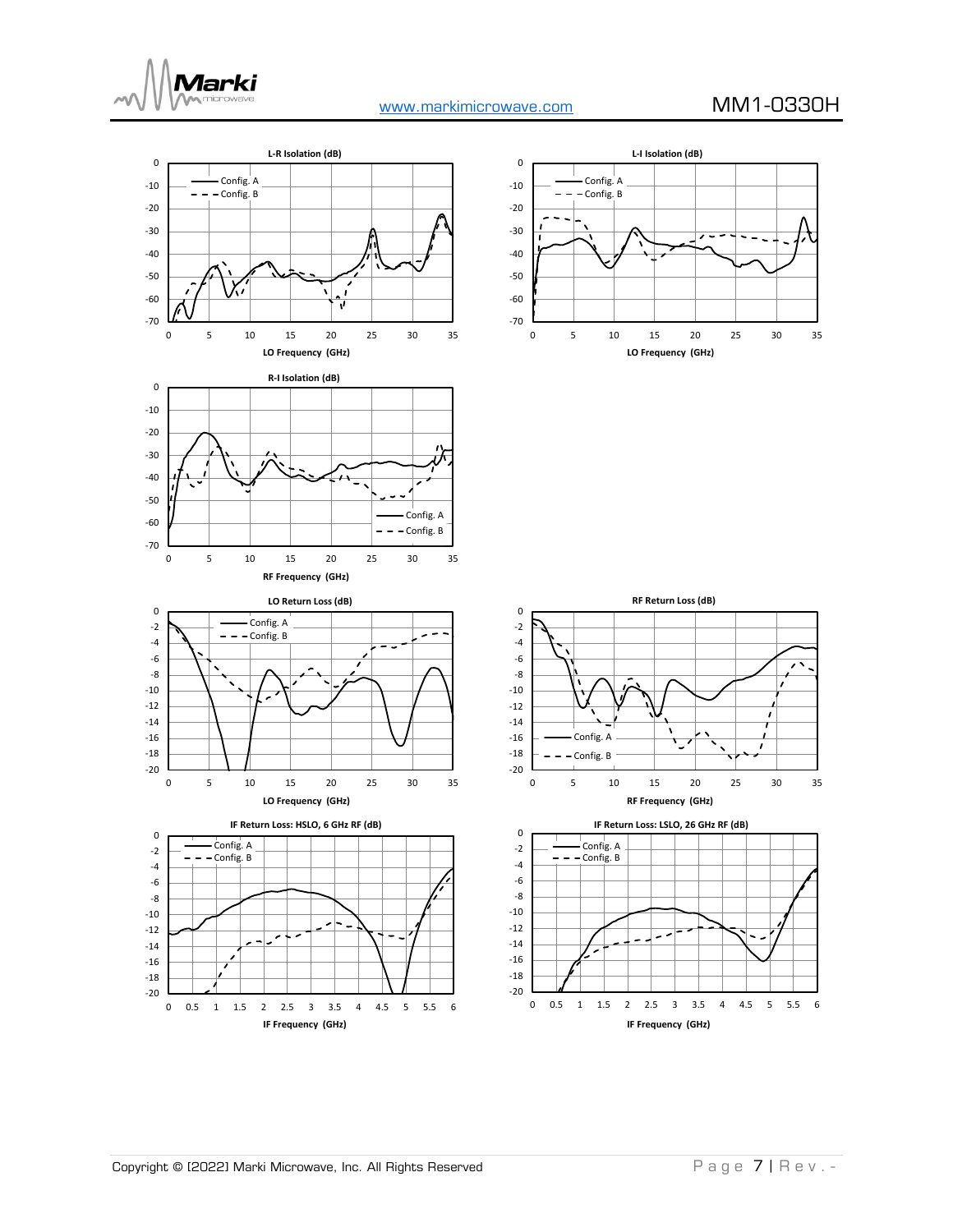

0

### <span id="page-7-0"></span>3.6.1 Typical Performance Plots: IP3



0 5 10 15 20 25 30 35 **RF Frequency (GHz)**

 $- +21$  dBm





**Output IP3 vs. LO Power, Config. B (dBm)**

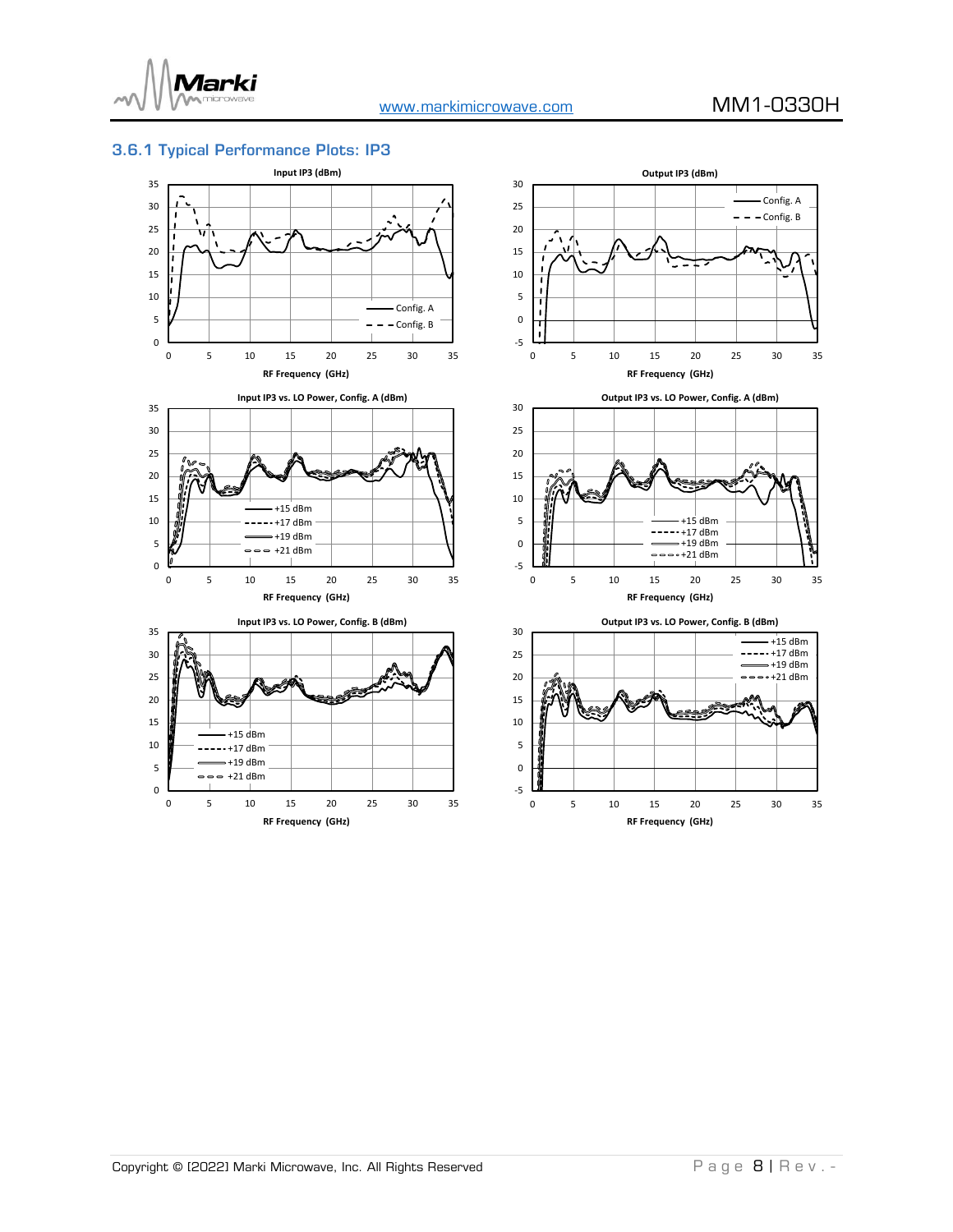

### <span id="page-8-0"></span>3.6.2 Typical Performance Plots: LO Harmonic Isolation













0

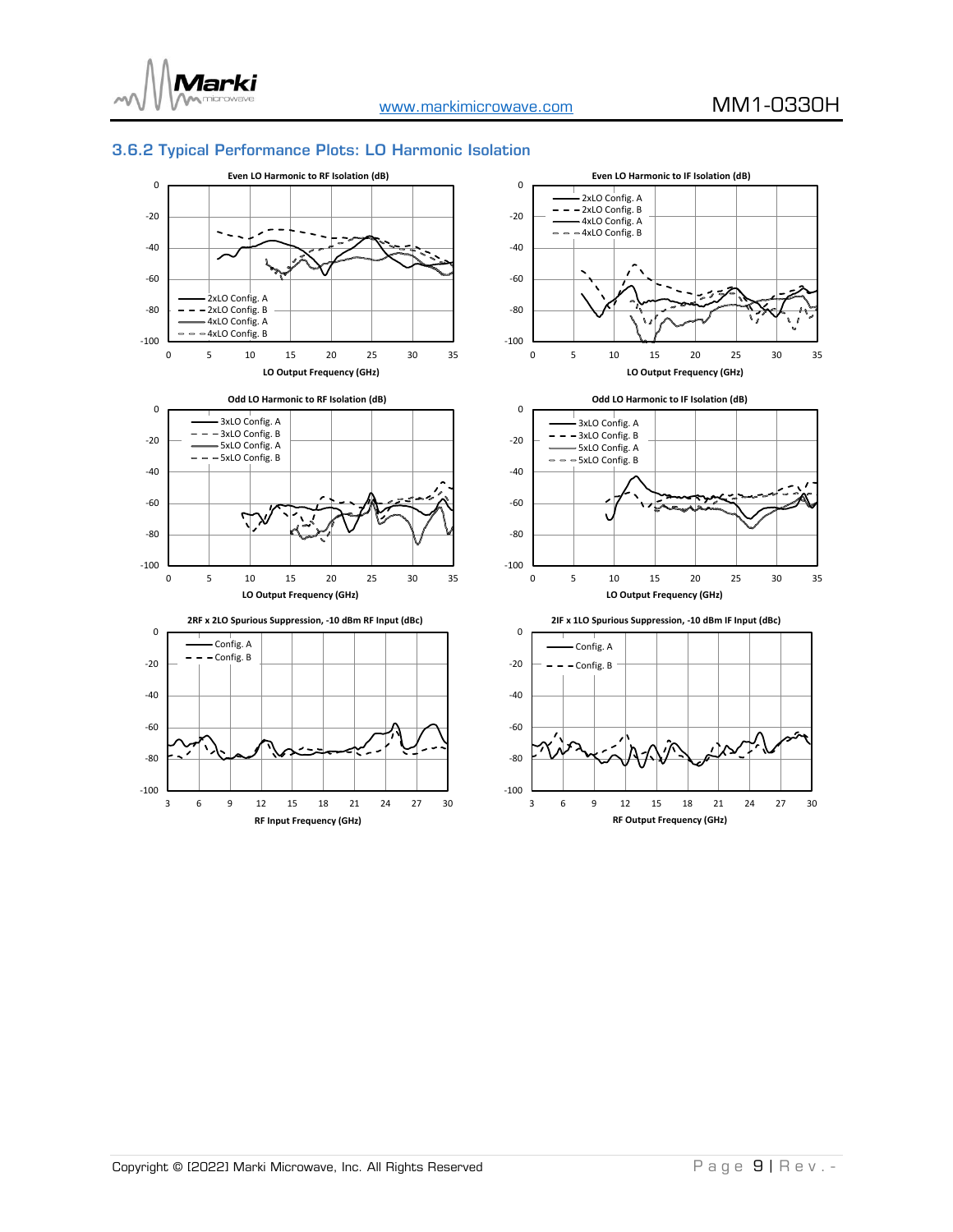

### <span id="page-9-0"></span>3.6.3 Typical Spurious Performance: Down-Conversion

Typical spurious data is provided by selecting RF and LO frequencies ( $\pm$  m\*LO  $\pm$  n\*RF) up to 30GHz. The mixer is swept across the full spurious band and the mean is calculated. The numbers shown in the table below are for a -10 dBm RF input. Spurious suppression is scaled for different RF power levels by (n-1), where "n" is the RF spur order. For example, the 2RF x 2LO spur is 73 dBc for a -10 dBm input, so a -20 dBm RF input creates a spur that is (2-1) x (-10 dB) lower, or 83 dBc. Data is shown for the frequency plan in [3.6 Typical Performance.](#page-5-0) mLOx0RF plots can be found in section 3.6.2 [Typical Performance Plots: LO Harmonic Isolation.](#page-8-0)

| $-10$ dBm<br><b>RF</b> Input | <b>OxLO</b> | 1xLO         | 2xL0         | 3xLO         | 4xLO         | 5xLO         |
|------------------------------|-------------|--------------|--------------|--------------|--------------|--------------|
| 1xRF                         | 17<br>(30)  | Reference    | 28<br>(33)   | 10<br>(9)    | 33<br>(36)   | 18<br>(17)   |
| 2xRF                         | N/A         | 61<br>(60)   | 73<br>(77)   | 62<br>(62)   | 76<br>(76)   | 68<br>(58)   |
| <b>3xRF</b>                  | N/A         | 64<br>(69)   | 84<br>(94)   | 77<br>(80)   | 84<br>(92)   | 72<br>(77)   |
| 4xRF                         | N/A         | 108<br>(115) | 116<br>(122) | 111<br>(111) | 118<br>(119) | 111<br>(114) |
| 5xRF                         | N/A         | 121<br>(126) | 126<br>(131) | 123<br>(127) | 127<br>(129) | 125<br>(128) |

### Typical Down-conversion spurious suppression (dBc): Config A (B)

### <span id="page-9-1"></span>3.6.4 Typical Spurious Performance: Up-Conversion

Typical spurious data is taken by mixing an input within the IF band, with LO frequencies  $(\pm m*LO \pm n*IP)$ , to create a spurious output within the RF output band. The mixer is swept across the full spurious output band and the mean is calculated. The numbers shown in the table below are for a -10 dBm IF input. Spurious suppression is scaled for different IF input power levels by (n-1), where "n" is the IF spur order. For example, the 2IFx1LO spur is typically 74 dBc for a - 10 dBm input with a sine-wave LO, so a -20 dBm IF input creates a spur that is (2-1) x (-10 dB) lower, or 84 dBc. Data is shown for the frequency plan in [3.6 Typical Performance.](#page-5-0)

Typical Up-conversion spurious suppression (dBc): Config A (B)

| $-10$ dBm<br>IF Input | <b>OxLO</b> | 1xLO      | 2xL0  | 3xLO | 4xLO  | 5xLO  |
|-----------------------|-------------|-----------|-------|------|-------|-------|
| 1xIF                  | 17          | Reference | 28    | 9    | 31    | 17    |
|                       | (30)        |           | (34)  | (9)  | (37)  | (15)  |
| 2xIF                  | 59          | 74        | 59    | 51   | 54    | 58    |
|                       | (56)        | (73)      | (57)  | (52) | (53)  | (56)  |
| <b>3xIF</b>           | 79          | 50        | 74    | 57   | 72    | 59    |
|                       | (79)        | (50)      | (80)  | (56) | (77)  | (58)  |
|                       | 106         | 75        | 100   | 82   | 91    | 87    |
| 4xIF                  | (100)       | (76)      | (96)  | (B3) | (93)  | (B6)  |
|                       | 123         | 86        | 113   | 94   | 111   | 99    |
| 5xIF                  | (122)       | (86)      | (117) | (98) | (115) | (102) |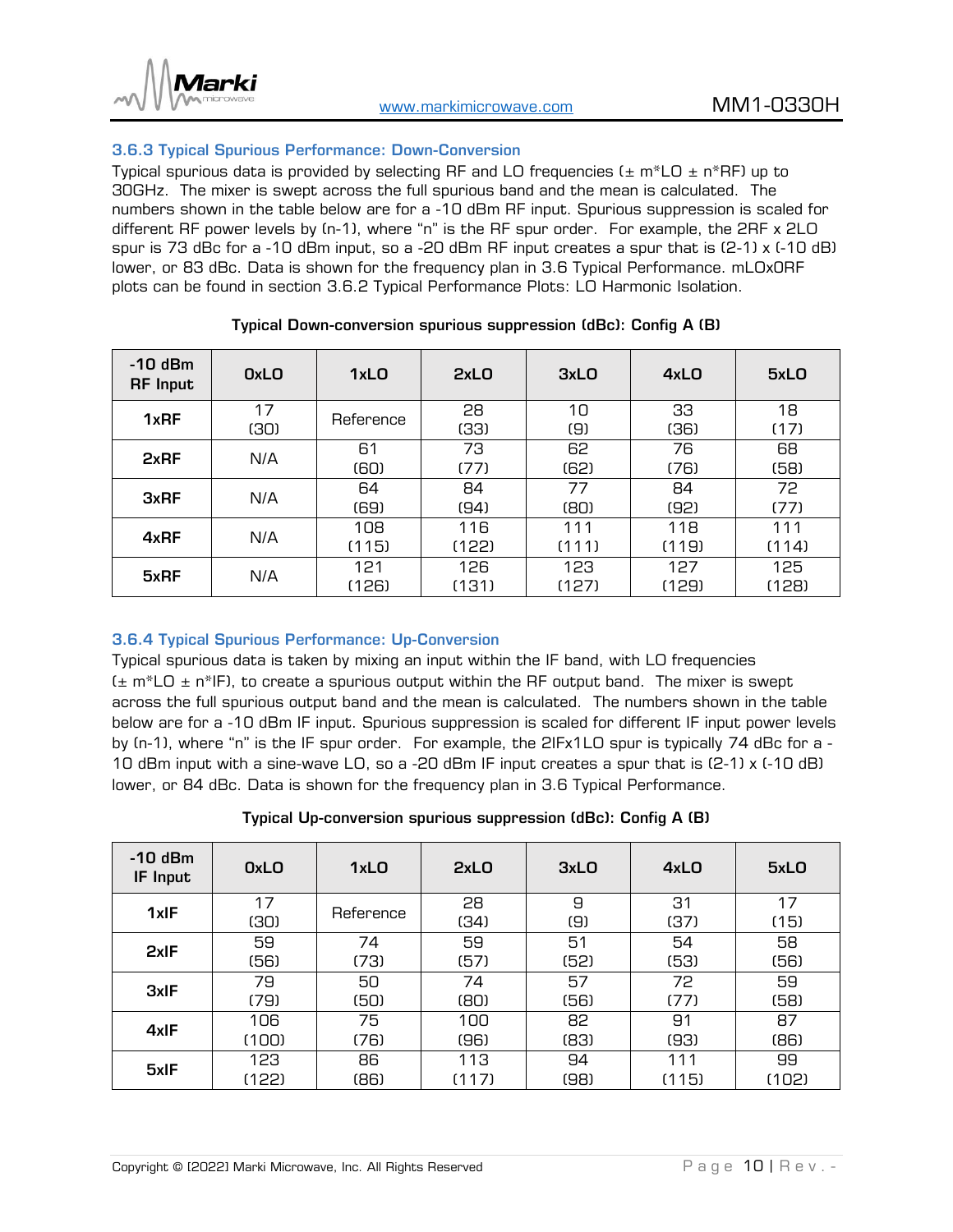

# <span id="page-10-0"></span>4. Die Mounting Recommendations

### <span id="page-10-1"></span>4.1 Mounting and Bonding Recommendations

Marki MMICs should be attached directly to a ground plane with conductive epoxy. The ground plane electrical impedance should be as low as practically possible. This will prevent resonances and permit the best possible electrical performance. Datasheet performance is only guaranteed in an environment with a low electrical impedance ground.

Mounting - To epoxy the chip, apply a minimum amount of conductive epoxy to the mounting surface so that a thin epoxy fillet is observed around the perimeter of the chip. Cure epoxy according to manufacturer instructions.

Wire Bonding - Ball or wedge bond with 0.025 mm (1 mil) diameter pure gold wire. Thermosonic wirebonding with a nominal stage temperature of 150 °C and a ball bonding force of 40 to 50 grams or wedge bonding force of 18 to 22 grams is recommended. Use the minimum level of ultrasonic energy to achieve reliable wirebonds. Wirebonds should be started on the chip and terminated on the package or substrate. All bonds should be as short as possible <0.31 mm (12 mils).

Circuit Considerations – 50  $\Omega$  transmission lines should be used for all high frequency connections in and out of the chip. Wirebonds should be kept as short as possible, with multiple wirebonds recommended for higher frequency connections to reduce parasitic inductance. In circumstances where the chip more than .001" thinner than the substrate, a heat spreading spacer tab is optional to further reduce bondwire length and parasitic inductance.

### <span id="page-10-2"></span>4.2 Handling Precautions

### General Handling

Chips should be handled with care using tweezers or a vacuum collet. Users should take precautions to protect chips from direct human contact that can deposit contaminants, like perspiration and skin oils on any of the chip's surfaces.

### Static Sensitivity

GaAs MMIC devices are sensitive to ESD and should be handled, assembled, tested, and transported only in static protected environments.

Cleaning and Storage: Do not attempt to clean the chip with a liquid cleaning system or expose the bare chips to liquid. Once the ESD sensitive bags the chips are stored in are opened, chips should be stored in a dry nitrogen atmosphere.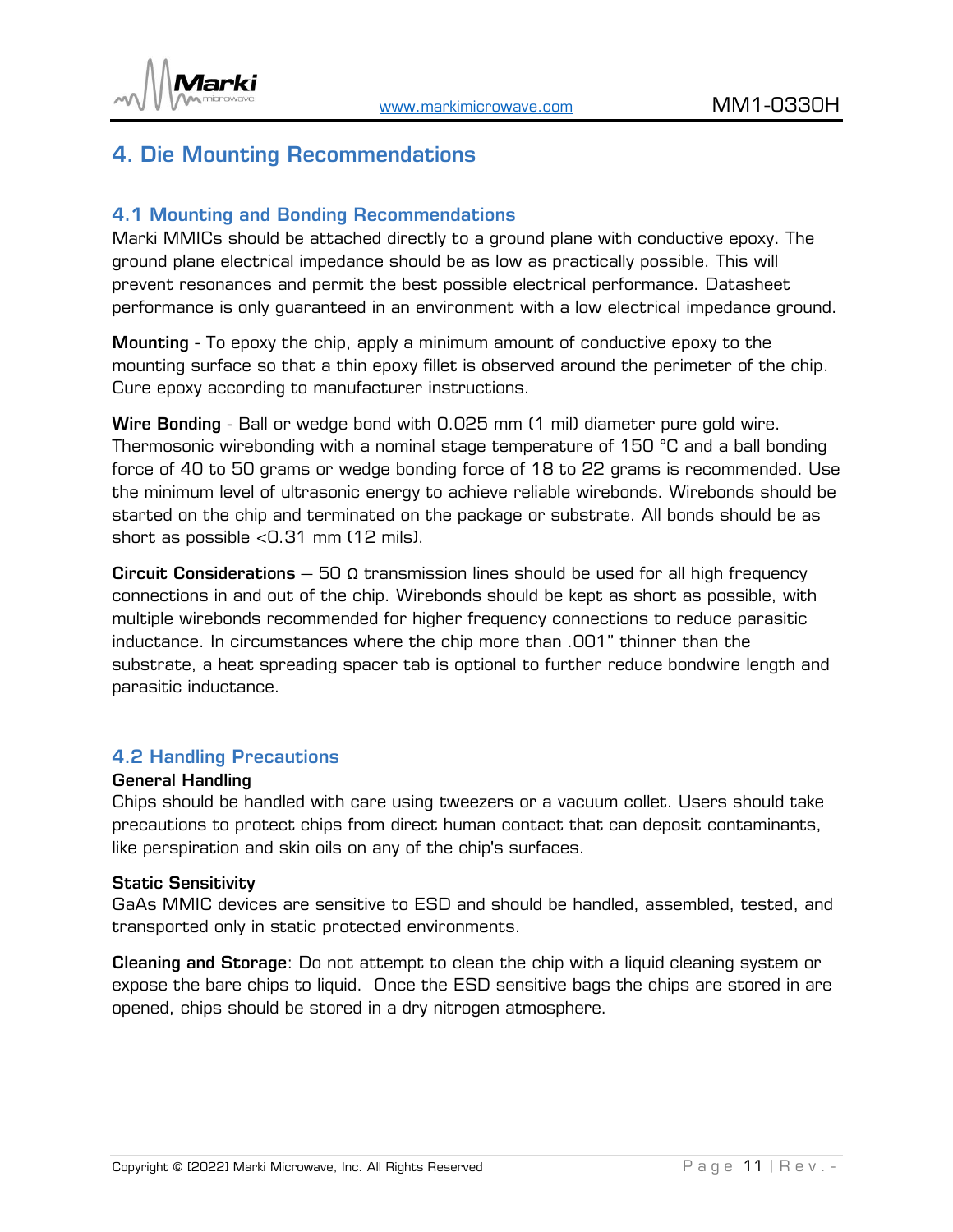

## <span id="page-11-0"></span>4.3 Bonding Diagram



**Orientation Marker**